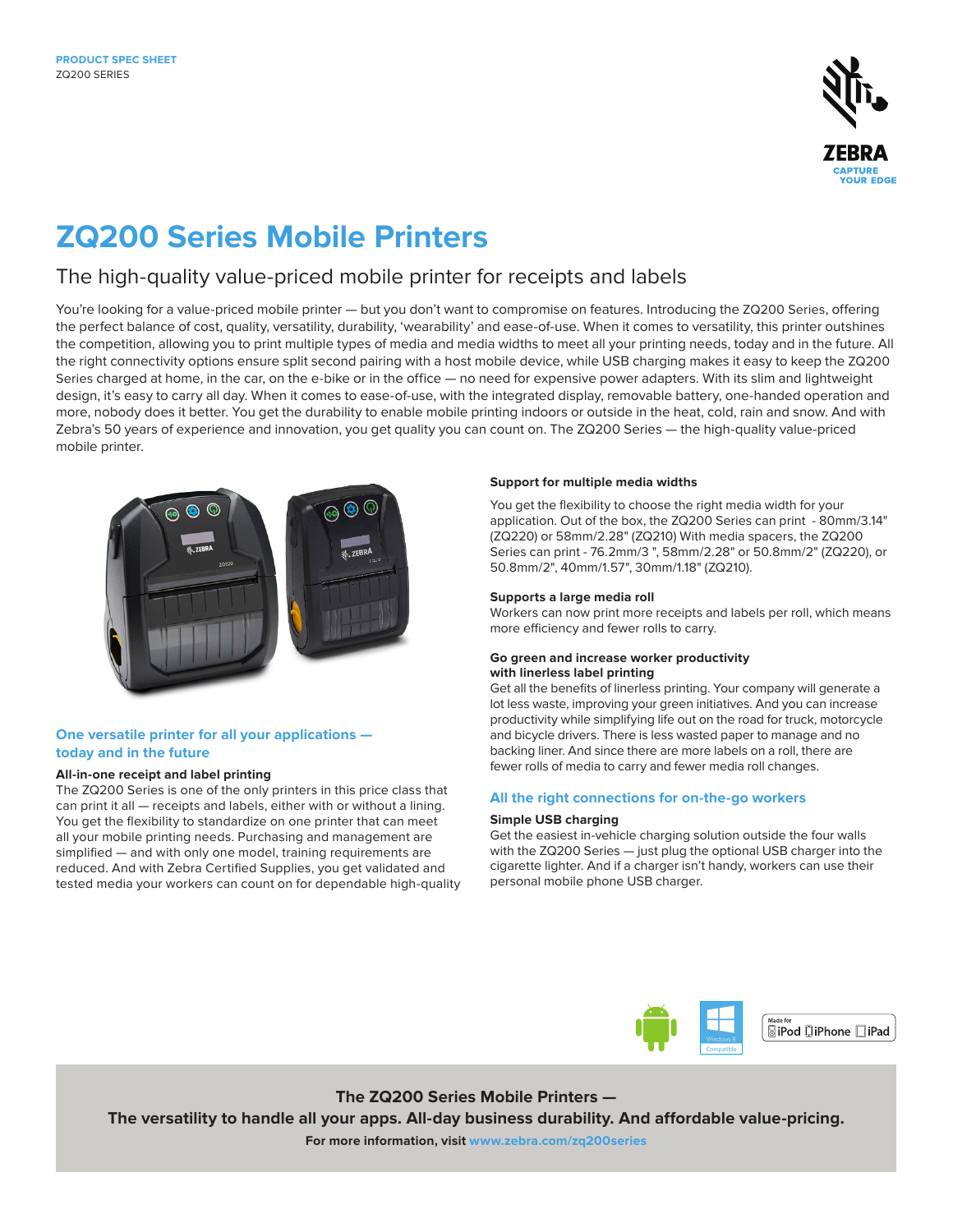## **Faster, easier and more reliable printing**

Support for Bluetooth 4.1 Classic and Low Energy (BLE) enables the fastest communication between the host mobile device and the ZQ200 Series, delivering dependably fast printing. And improved power efficiency extends the battery cycle of the host mobile device.

#### **Simple tap to pair with NFC**

With integrated NFC, pairing the ZQ200 Series to the Android mobile device of your choice couldn't be easier. Whether your workers are using an NFC-enabled Zebra or non-Zebra Android mobile device, or their own NFC-enabled mobile devices, just one tap will establish the connection to the ZQ200 Series. No more time spent troubleshooting pairing problems, improving mobile worker and IT support staff productivity.

## **Built for business — durable and easy to use**

## **Built-in intuitive OLED display for easy printer management**

Today's workers expect the ultimate in simplicity when it comes to mobile devices. And with the black and white OLED display, they'll get it. At a glance, users can see settings, including media status, Bluetooth connectivity status and print darkness, and take whatever action is needed to maximize uptime and print quality.

#### **Constant power with a user replaceable battery**

Your workers can count on power every minute of every shift. If the battery runs low, workers can just pop in a fully charged spare battery — no need to take the printer out of service to charge.

#### **One-handed operation keeps workers on task**

The ZQ200 Series is thoughtfully designed for one-handed operation. Regardless of whether workers are printing a receipt or label, checking printer settings or changing media, one hand is always free to handle packages, open gates or greet customers, improving productivity and the customer experience.

## **Sized just right for all day comfort**

When it comes to 'wearability', the ZQ200 Series is specially designed for comfort. It's lightweight — the printer and battery weigh less than a pound (ZQ210=235g / ZQ220=420g). And the low profile makes it easy to move through the tightest of spaces without bumping into walls, fixtures, other workers or customers.

## **All-day every-day business durability**

The ZQ200 Series is designed to handle the inevitable drops, exposure to the elements and more. You can expect reliable operation, even if the printer is dropped on concrete or used in dusty areas. Add the optional soft case accessory and the ZQ200 Series can handle rain, snow and spills. You can use the ZQ200 Series indoors and outdoors — it's designed to operate at below freezing temperatures and in extreme heat. The result? You get the printer uptime you need to improve workforce productivity and reduce total cost of ownership.

## **Get the most out of your printer with Zebra supplies and services**

**Zebra OneCare® SV1 — the right level of service at the right price** Without a service plan, a single repair can cost more than the printer, but comprehensive service plans are too costly and offer more coverage than your value-tier printers need. Zebra OneCare SV provides the right level of service at the right price. You get two years of protection against failure, coverage for normal wear and tear to keep your printer in like-new condition, unmatched directfrom-Zebra live and online technical support, priority turnaround times, free return shipping and more — all for a fraction of the cost of a single repair.

#### **Get superior print quality with Zebra Certified Supplies**

We design, produce and rigorously pre-test our own line of thermal printing supplies to maximize the lifespan of your printhead and the print quality of your receipts and labels.

#### **Ready-to-use solutions from proven channel partners**

Don't have the time or resources to build your own applications? Over 10,000 established channel partners are waiting to help, allowing you to get your complete solution up and running quickly, easily and cost-effectively — with minimal risk.

#### **For a business partner you can trust, think Zebra**

With 50 years of experience and innovation, plus 200+ patents, Zebra delivers products with a difference — technology that meets your unique business needs with devices that are built to last. With our unmatched breadth of products, only Zebra can offer the simplicity of one-stop shopping, with products that work better together. And with offices in 81 countries, no matter where you are located, you can count on the sales, service and support your business requires.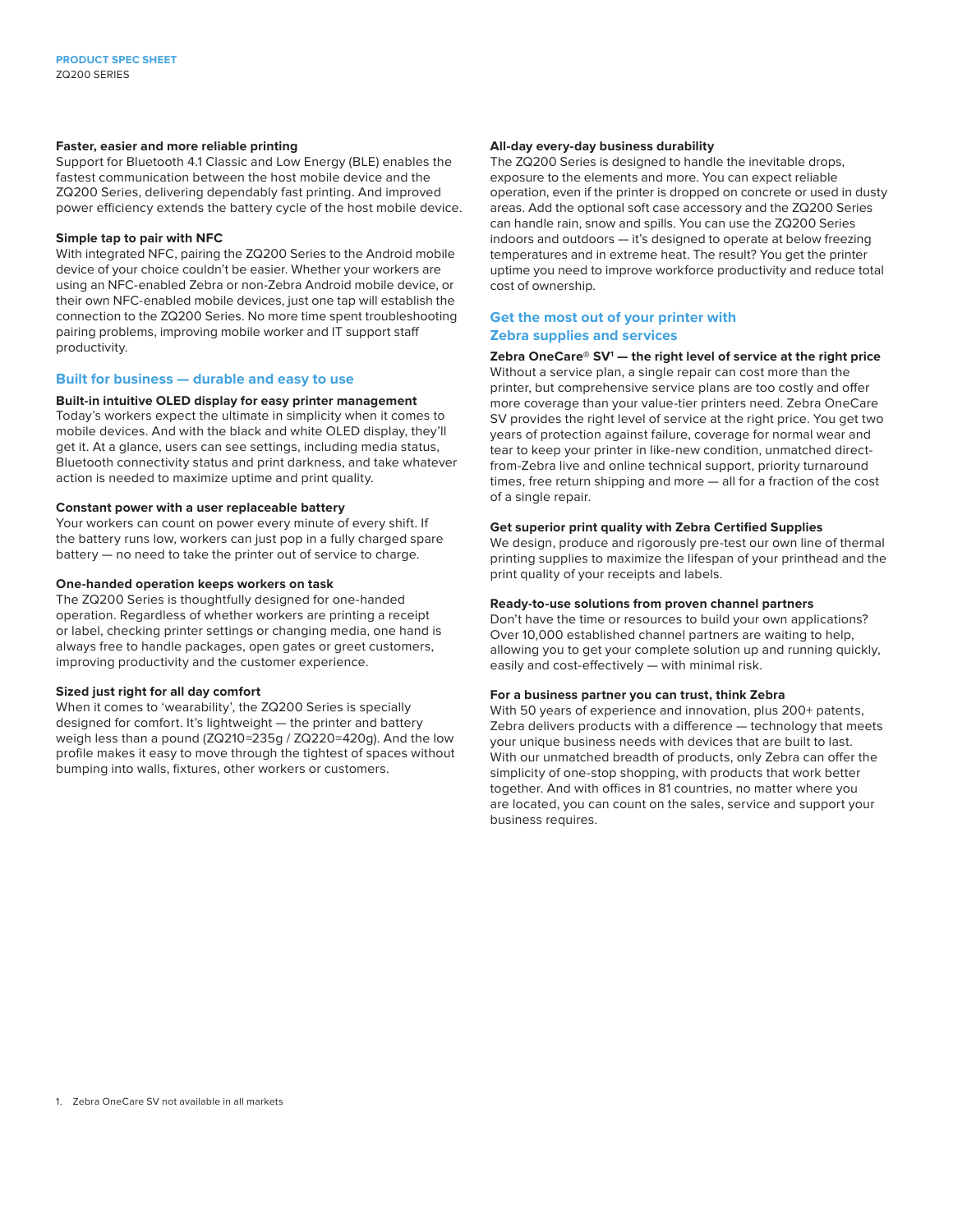## **ZQ200 Series Specifications**

| PHYSICAL CHARACTERISTICS                   |                                                                                                            |
|--------------------------------------------|------------------------------------------------------------------------------------------------------------|
| ZQ220: Dimensions                          | 129.5 mm L x 114.5 mm W x 56.7 mm H<br>5.0 in, L x 4.5 in, W x 2.2 in, H                                   |
| <b>ZQ210: Dimensions</b>                   | 118 x 85.5 x 44.5mm<br>4.65 x 3.35 x 1.75 in                                                               |
| ZQ220:<br>Weight (with battery)            | 420 g / 0.92 lbs                                                                                           |
| ZQ210:<br>Weight (with battery)            | 265 g / 0.58 lbs                                                                                           |
| <b>PRINTER SPECIFICATIONS</b>              |                                                                                                            |
| Programming<br>Languages                   | CPCL and ESC-POS languge                                                                                   |
| <b>Resolution</b>                          | 203 dpi/8 dots per mm                                                                                      |
| Memory                                     | 16MB SDRAM, 16MB Flash                                                                                     |
| ZQ220: Max Print Width                     | 72 mm/2.83 in.                                                                                             |
| ZQ210: Max Print Width                     | 48 mm / 1.89"                                                                                              |
| ZQ220: Max Print<br>Speed                  | 2.5 ips (60 mm/s)                                                                                          |
| ZQ210: Max Print<br>Speed                  | Receipt and Label: 2.5 ips (60mm/s)<br>Linerless: 2 ips (50mm/s)                                           |
| <b>Sensors</b>                             | Black Mark, Gap, Media Out sensing                                                                         |
| ZQ220: Battery<br><b>Capacity and Type</b> | 2550 mAh (7.4V), rechargeable Li-ion battery                                                               |
| ZQ210: Battery<br><b>Capacity and Type</b> | 1500 mAh (7.4V), built-in rechargeable Li-ion<br>battery                                                   |
| <b>MEDIA CHARACTERISTICS</b>               |                                                                                                            |
| Media Type                                 | Direct Thermal media, continuous receipt, black<br>mark receipt, and gap label, option for linerless label |
| ZQ220: Media Width                         | 80 mm/3.15 in.<br>76.2 mm/3.00 in.<br>58 mm/2.28 in.<br>50.8 mm/2.00 in.                                   |
| ZQ210: Media Width                         | 58 mm/2.28 in.<br>50.8 mm/2.00 in.<br>40 mm/1.57 in.<br>30 mm/1.18 in.                                     |
| ZQ220: Media Roll<br><b>Diameter</b>       | Inner: 12.7 mm/0.5 in.<br>Outer: 50 mm/2.0 in.                                                             |
| ZQ210: Media Roll<br>Diameter              | Inner: 12.7 mm/0.5 in.<br>Outer: 40mm / 1.57 in.                                                           |
| <b>Media Thickness</b>                     | 0.058 mm to 0.1575 mm                                                                                      |
| <b>ENVIRONMENT AND RESISTANCE</b>          |                                                                                                            |
| Operating Temp.                            | -10°C to 50°C/14°F to 122°F                                                                                |
| Storage Temp.                              | -20°C to 60°C/-4°F to 144°F                                                                                |
| <b>Charging Temperature</b>                | -0°C to 40°C/32°F to 104°F                                                                                 |
| Charging Time                              | 3.5 Hours (23 °C +/- 5°C)                                                                                  |
| <b>Printing Length</b><br>per Charge       | Minimum of 500 labels x 8.5 in. length, 13% density                                                        |
| <b>Printhead Reliability</b>               | 50KM abrasion resistance (scratch failure mode by<br>foreign particle is excluded)                         |
| <b>Drop Specification</b>                  | 1.5 m/5 ft. to concrete                                                                                    |
| <b>IP Rating</b>                           | IP43 (IP54 with case)                                                                                      |

| <b>AGENCY APPROVALS</b>                        |                                                                                                                                                                                                                                                                                                                                                                                            |  |
|------------------------------------------------|--------------------------------------------------------------------------------------------------------------------------------------------------------------------------------------------------------------------------------------------------------------------------------------------------------------------------------------------------------------------------------------------|--|
| <b>Emissions</b>                               | EN55032, ETSI EN 301489 -1 / -17                                                                                                                                                                                                                                                                                                                                                           |  |
| Susceptibility                                 | EN55035, ETSI EN 301 489 -1 / -17                                                                                                                                                                                                                                                                                                                                                          |  |
| Safety                                         | EN60950, EN62368                                                                                                                                                                                                                                                                                                                                                                           |  |
| <b>COMMUNICATION AND INTERFACE</b>             |                                                                                                                                                                                                                                                                                                                                                                                            |  |
| <b>Bluetooth</b>                               | Bluetooth 2.1+EDR/4.1 Low Energy dual mode                                                                                                                                                                                                                                                                                                                                                 |  |
| <b>USB Port</b>                                | USB 2.0 type-C connector                                                                                                                                                                                                                                                                                                                                                                   |  |
| <b>NFC Tag</b>                                 | Passive NFC tag                                                                                                                                                                                                                                                                                                                                                                            |  |
| <b>COMMUNICATION AND INTERFACE (CONTINUED)</b> |                                                                                                                                                                                                                                                                                                                                                                                            |  |
| <b>Charging Method</b>                         | USB and/or docking charging                                                                                                                                                                                                                                                                                                                                                                |  |
| <b>Low Power Mode</b>                          | Support power saving                                                                                                                                                                                                                                                                                                                                                                       |  |
| MFi (iOS support<br>via Bluetooth)             | MFI-Certified                                                                                                                                                                                                                                                                                                                                                                              |  |
| <b>User Interface</b>                          | OLED Screen, Control Buttons (Power, Config,<br>Feed)                                                                                                                                                                                                                                                                                                                                      |  |
| <b>FONTS</b>                                   |                                                                                                                                                                                                                                                                                                                                                                                            |  |
| Built-in fonts (bitmap)                        | CPCL fonts: English/Latin9, Cyrillic,<br>ESC-POS Font:<br>Font A: 12X24<br>Font B: 9x17<br>Font C: 9x24<br>(CPCL fonts: ROA SKU)traditional Chinese M Kai<br>24x24, New Sans MT 16x16, Vietnamese 16x16                                                                                                                                                                                    |  |
| <b>BARCODE SYMBOLOGY</b>                       |                                                                                                                                                                                                                                                                                                                                                                                            |  |
| <b>Linear Barcodes</b>                         | Code 39, Code 93, UCC/EAN128 (GS1-128), Code<br>128, Codabar, Interleaved 2-of-5, UPC-A and UPC-E<br>2, 5 digit add-on and composite, EAN-8, EAN-13, 2,<br>5 digit add-on and composite                                                                                                                                                                                                    |  |
| 2D Barcodes                                    |                                                                                                                                                                                                                                                                                                                                                                                            |  |
|                                                | PDF417, MicroPDF417, MaxiCode, QR Code, GS1/<br>DataBar™ (RSS) family, Aztec, MSI/Plessey                                                                                                                                                                                                                                                                                                  |  |
| <b>SOFTWARE AND TOOLS</b>                      |                                                                                                                                                                                                                                                                                                                                                                                            |  |
| <b>SDK</b>                                     | ZebraLink, legacy Multiplatform SDK support for<br>PC Windows v7, v8, v10, Android, iOS, Windows CE,<br>Windows Mobile 6.5                                                                                                                                                                                                                                                                 |  |
| <b>Tools</b>                                   | Zebra Printer Setup Utility (Windows, iOS and<br>Android), OPOS Driver, Zebra NetBridge, Zebra<br>Designer (Printer Windows Driver, Font and<br>Graphic Downloader, Status Monitor, Label Design<br>Application)<br>NOTE: The mobile version Setup Utility not support<br>ZQ220, the FW version V88.01.03 of ZQ210 needs<br>to be upgraded to later version to support iOS-<br>based apps. |  |
| <b>OPTIONAL ACCESSORIES</b>                    |                                                                                                                                                                                                                                                                                                                                                                                            |  |
| ZQ220: Battery                                 | Spare ZQ220 printer battery 2550 mAh.<br>Note: One battery ships with the printer                                                                                                                                                                                                                                                                                                          |  |
| ZQ210: Battery                                 | Spare ZQ210 printer battery 1500 mAh.<br>Note: One battery ships with the printer                                                                                                                                                                                                                                                                                                          |  |

## **Ideal for These Applications**

## **Retail/Hospitality**

- Mobile Point of Sale
- Line busting

#### **Transportation & Logistics**

- Field Service
- Direct Store Delivery (DSD)
- Proof of Pickup/ Delivery
- Bag Reconciliation
	- Post and Parcel
	- Passenger Ticketing

## **Manufacturing**

- Field Service
- Direct Store Delivery (DSD)

### **Government**

- Utility Meter Reading • Parking Enforcement
- E-Citation